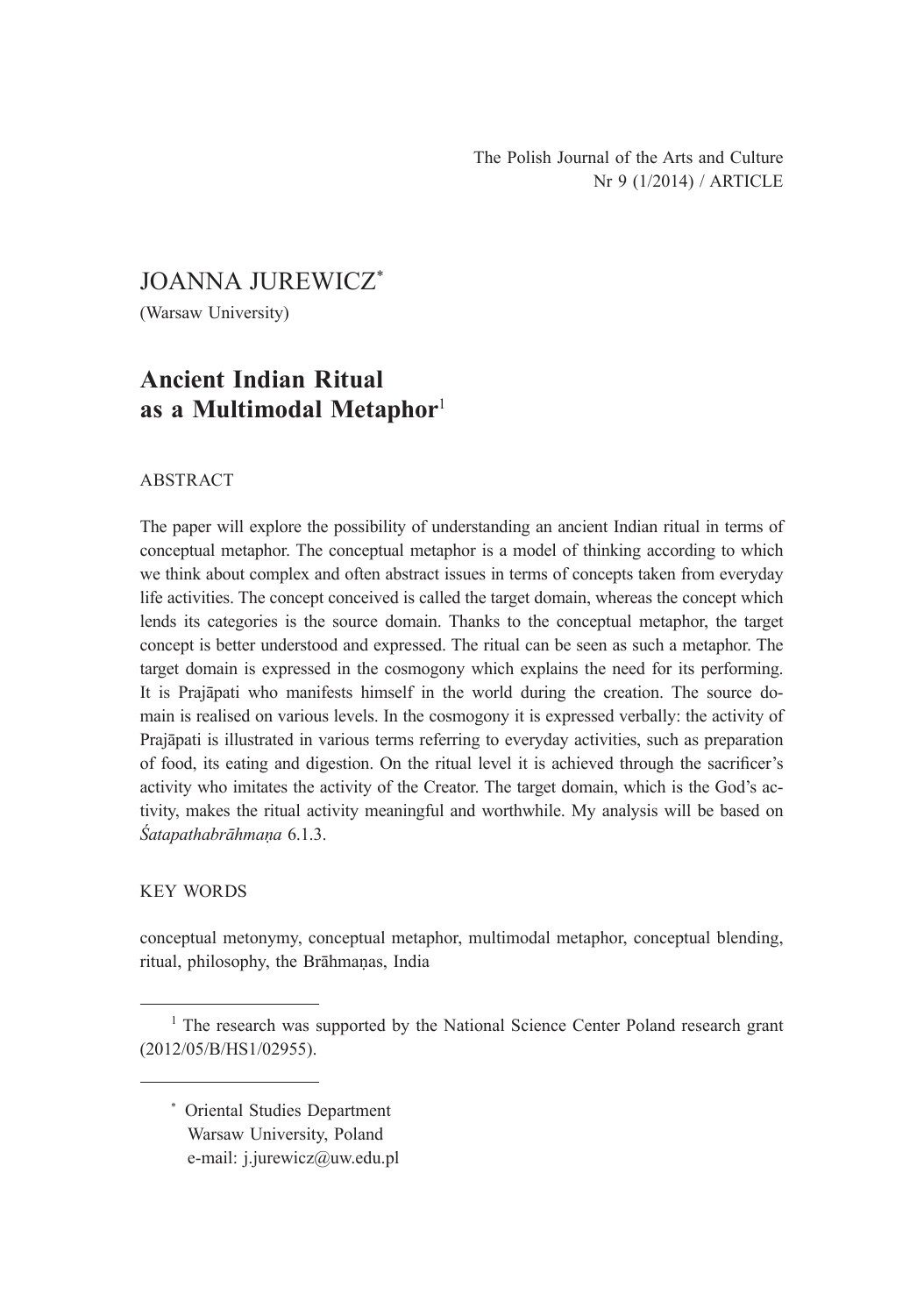In this paper I would like to focus on the power of ritual. I do not intend to analyse it as a social or cultural event but from the perspective of an individual who is expected to perform it. I will treat the ritual as a psychological or physiological activity of a human being who, thanks to it, understands the world and her role as the incarnation of the Creator.

In my research, in addition to philology, I have employed the methodology of cognitive linguistics. This is a branch of linguistics which investigates the relationship between verbal and non-verbal signals on the one hand, and thinking and experience on the other. The main question which cognitive linguists aim to answer is how the world takes its meaning.<sup>2</sup> They postulate that thinking is not independent from experience; quite the opposite, it is embodied, that is to say motivated by experience, both in universal and cultural dimensions.<sup>3</sup> The second main assumption of cognitive linguistics is that thinking reveals itself in verbal and non-verbal clues. This is the basis for the next assumption that it is possible to investigate thinking by analysing the signs.

Cognitive linguistics investigates mental operations thanks to which we understand signals. It proposes various models for these operations: conceptual metonymy, conceptual metaphor and conceptual blending.<sup>4</sup> In my analysis I will refer primarily to the metaphoric model. This is a model of thinking which operates between two concepts (they are called conceptual domains) and enables thinking about one concept in terms of another. The concept which provides categories is called the source domain; the concept which is conceived in terms of those categories is called the target domain. For example, in the Indo-European languages, cognition is conceived in terms of seeing: sight is the source domain, whereas cognition is the target domain.<sup>5</sup> The conceptual metaphor reflects itself in language so that we can meaningfully say: "I see what you mean" when we understand someone else's thought. Usually, complex concepts are conceived with the aid of var-

<sup>2</sup> M. Johnson, *The Body in the Mind*. *The Bodily Basis of Meaning, Imagination, and Reason*, Chicago and London 1992.

<sup>3</sup> G. Lakoff, *Women, Fire, and Dangerous Things. What Categories Reveal about the Mind*, Chicago and London 1987.

<sup>4</sup> For conceptual metonymy and metaphor cf. G. Lakoff, M. Johnson, *Metaphors we live by*, Chicago 1980; G. Lakoff, M. Turner, *More Than Cool Reason. A Field Guide To Poetic Metaphor*, Chicago 1989. For conceptual blending cf. G. Fauconnier, M. Turner, *The way we think. Conceptual blending and the mind's hidden complexities*, New York 2003.

<sup>5</sup> E. Sweetser, *From Etymology to Pragmatics. Metaphorical and Cultural Aspects of Semantic Structure*, Cambridge 1990.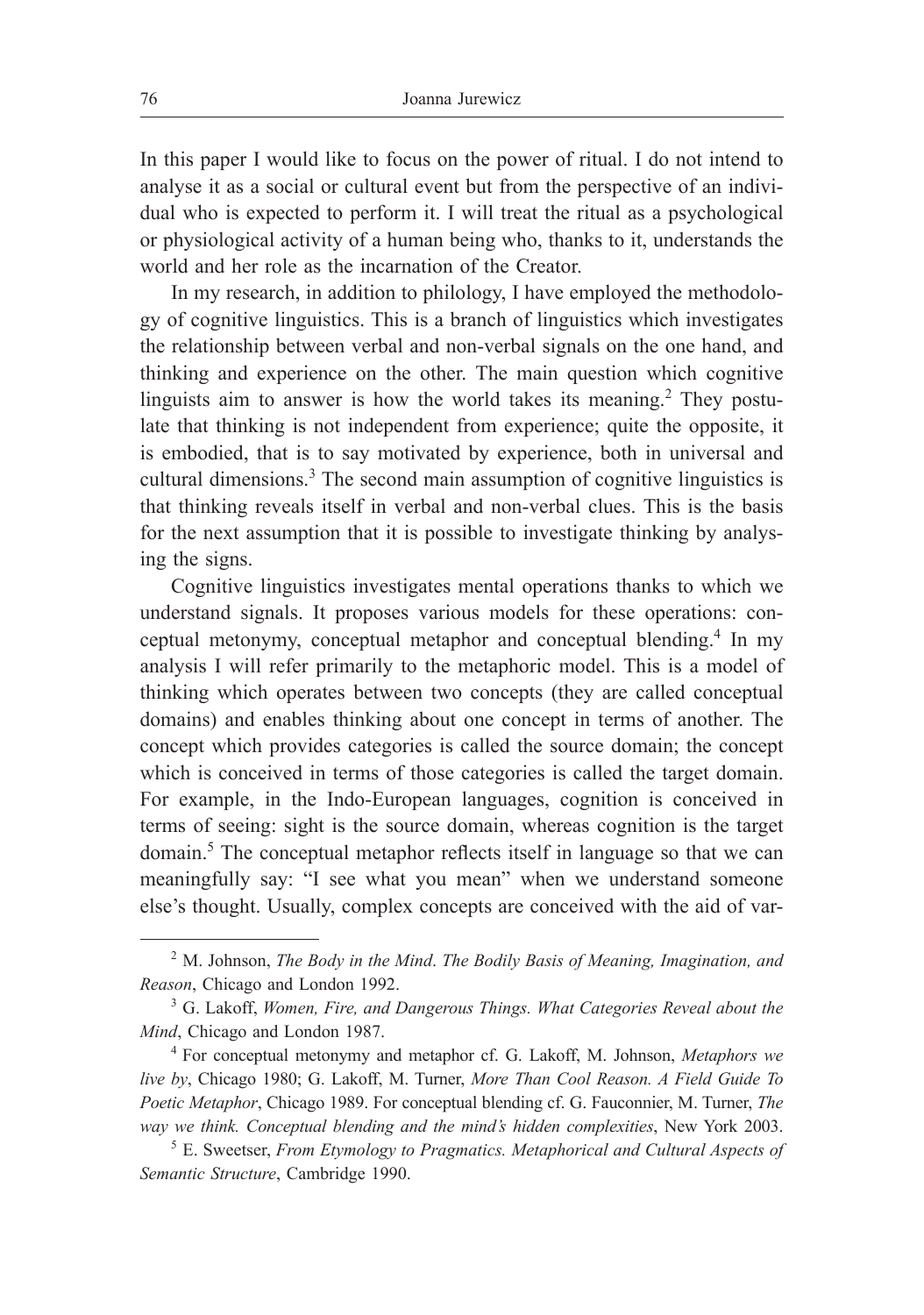ious source domains. Cognition is just such a concept and can also be conceptualised in terms of grasping that it reflected, for example in the sentence: 'Now, I've grasped your point.'

Cognitive linguists divide metaphors into conventional and novel metaphors. Conventional metaphors are stored in the long-term memory (usually unconsciously) and form the basic conceptual net. With their aid, the linguistic community understands the world, themselves and can talks about it. They are activated automatically, effortlessly and unconsciously. As Lakoff and Turner write:

Once we learn a conceptual metaphor, it too is just there, conventionalised, a ready and powerful conceptual tool – automatic, effortless, and largely unconscious. The things most alive in our conceptual system are those things that we use constantly, unconsciously, and automatically.6

They also argue that the metaphors have power over us:

Anything that we rely on constantly, unconsciously, and automatically is so much part of us that it cannot be easily resisted, in large measure because it is barely even noticed. To the extent that we use a conceptual schema or a conceptual metaphor, we accept its validity. Consequently, when someone else uses it, we are predisposed to accept its validity. For this reason, conventionalised schemas and metaphors have *persuasive* power over us.<sup>7</sup>

These powers of metaphor are: the power to structure, the power of option, the power of reason, the power of evaluation and the power of being there. Novel metaphors, used by artists or copywriters, are the same mechanisms of everyday thought but are usually extended, elaborated and combined in such a way that they transcend it.<sup>8</sup>

Metaphors can be monomodal and multimodal. In the monomodal metaphor, the source and the target domains are represented in the same mode. Within this mode we can discern the following type of signs: pictorial, written and spoken signals as well as gestures, sounds, music, smells, tastes and touch.<sup>9</sup> In the multimodal metaphor, the source and target domains are repre-

 $6$  G. Lakoff, M. Turner, op. cit., p. 62.

 $<sup>7</sup>$  Ibidem, p. 63.</sup>

<sup>8</sup> Ibidem, p. 6ff.

<sup>9</sup> Ch. Forceville, *Multimodal Metaphor in Ten Dutch TV Commercials*, "The Public Journal of Semiotics" 2007, Vol. 1 (1), p. 16; *Multimodal Metaphor*, eds. Ch. Forceville, E. Urios-Aparis, The Hague 2009, p. 23.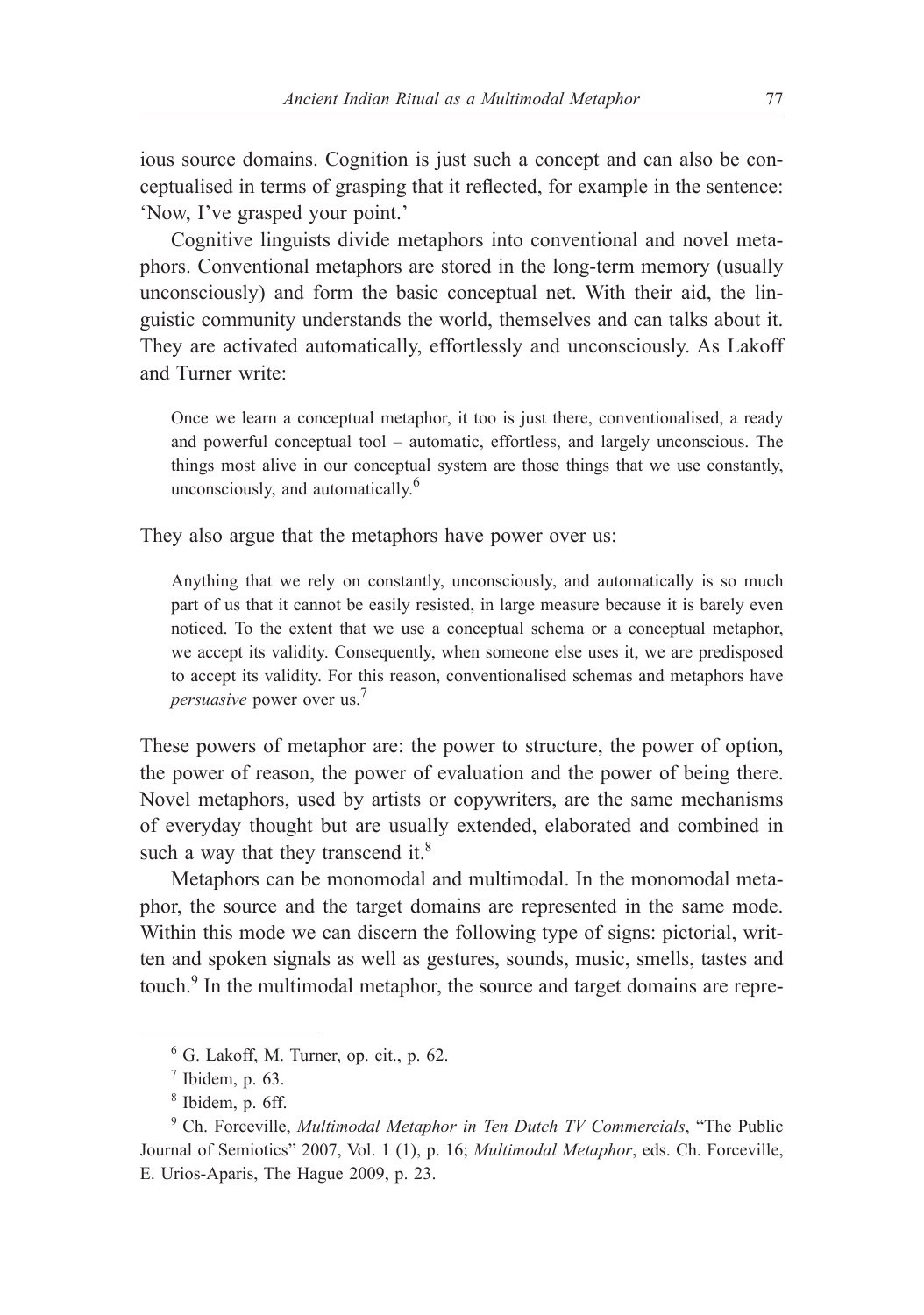sented in different modes; for example, most TV advertisements operate *via* visual and verbal signs, sounds and music.<sup>10</sup>

What I am arguing is that ritual can be treated as a multimodal metaphor. Viewed as such, the ritual is a conventionalised metaphor, taken for granted by the cultural community. The cognitive interpretation of the ritual allows for better understanding of why it is so powerful and not easily questioned by members of the community. As I have mentioned previously, conceptual metaphors operate unconsciously and hold a persuasive force over us. The conceptual metaphor is already there in our minds before we can even think about it. And this is the case with rituals too. They are similarly deeply entrenched in our minds. What is more, thanks to its multimodality, ritual activity encompasses the human being holistically – not only his psychological but also his physical being.

I will use as an example the ritual of building the fire altar (the *Agnicayana*) described in the *Śatapathabrāhmana* (ŚB).<sup>11</sup> It belongs to the Brāhmaṇas, the ancient Indian texts composed c.a. 9th–8th BC. We could call them the manuals of ritual. They explain ritual in two perspectives: procedures and reasons for their performance. The general assumption is that the ritual should be carried out because it repeats the creative activity of the God. This is expressed with aid of various source domains but the one which prevails recruits from the experience connected with being hungry through hard work, looking for food, its preparation, eating, digestion, and finally becoming strong and vigorous.<sup>12</sup>

The Brāhmaṇas assume a monistic vision of reality. The creation of the world is a manifestation of its one aspect. The first act of this manifestation consists of the creation of space for the future world. The Creator then fills the space with himself in a form which is both identical and opposite to

<sup>10</sup> For multimodal metaphor cf. Ch. Forceville, *Non-verbal and multimodal metaphor in a cognitivist framework*, [in:] *Cognitive Linguistics: Current Applications and Future Perspectives*, eds. G. Kristiansen, M. Achard, R. Dirven, F. Ruiz de Mendoza Ibañez, Berlin–New York 2006; idem, *Multimodal Metaphor in Ten Dutch TV Commercials*, op. cit.; *Multimodal Metaphor*, op. cit.; A. Cienki, C. Müller, *Metaphor, gesture, and thought*, [in:] *The Cambridge Handbook of Metaphor and Thought*, ed. R. W. Gibbs, Jr., Cambridge 2008.

<sup>&</sup>lt;sup>11</sup> For a thorough description of the *Agnicayana* cf. J. F. Staal (in collaboration with C. V. Somayajipad and M. Itti Ravi Nambudiri), *Agni: The Vedic Ritual of the Fire Altar*, Vol. 1–2, Berkeley 1983.<br><sup>12</sup> Another important source domain is sexual activity, pregnancy and birth-giving.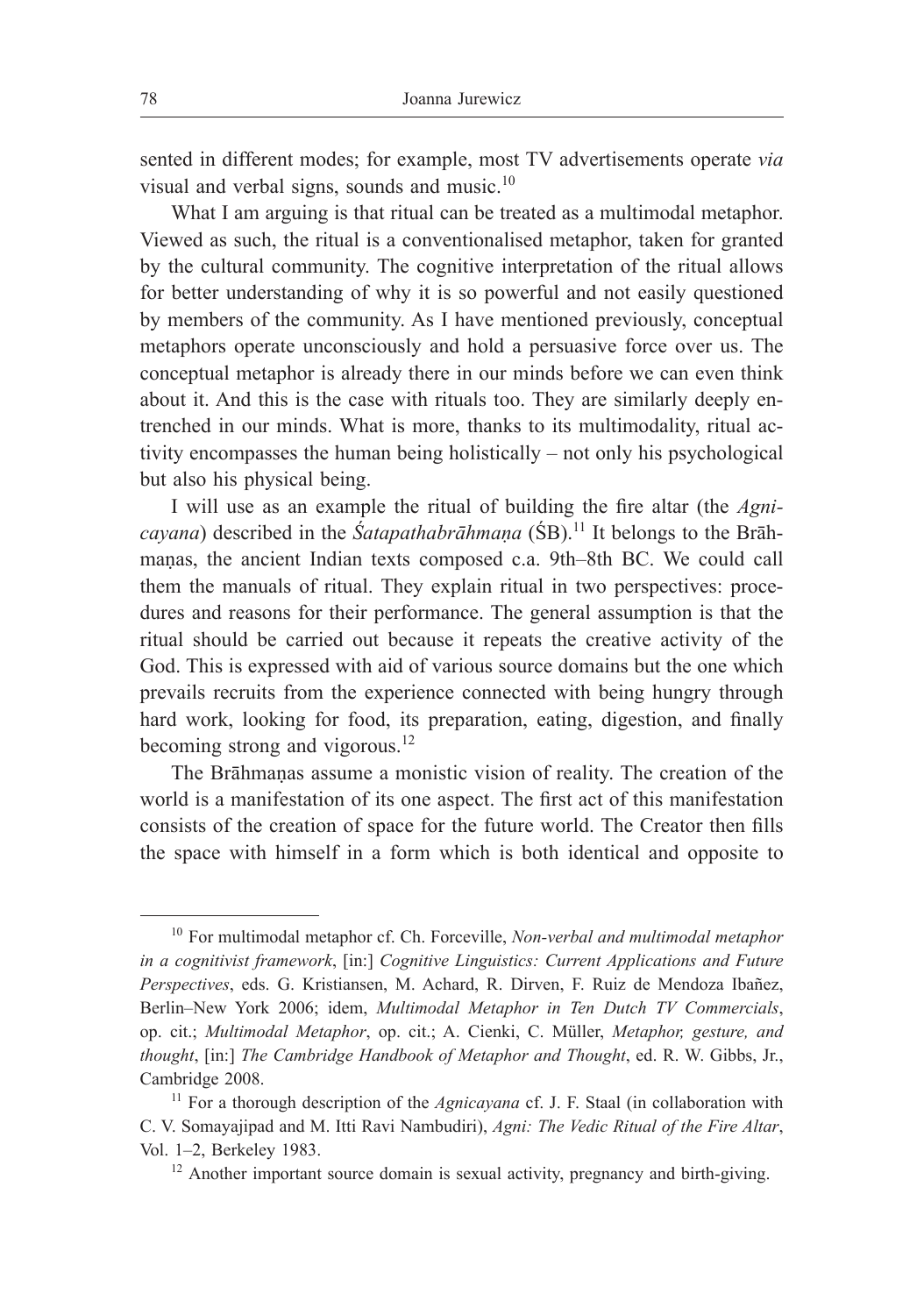himself at the same time.<sup>13</sup> Such a manifestation of the Creator is conceived in terms of fire.14 It can also be envisaged in terms of the hungry child of the Creator.15 In many places the manifest part of the Creator is contrived as the Creator himself who toils and heats. The concept of a fire which constantly needs fuel allows the composers of the Brāhmaṇas to express the emptiness of the space for the future world. At the same time, lack of fuel is seen as the reason for the death of the Creator within a manifest aspect. The action which revives the Creator is a sacrifice which is explained in a given cosmogony.

The ritual of building the fire altar (*Agnicayana*) is a long and complex one.16 It is preceded by a special preparation of the sacrificer who is supposed to fast in an isolated place (this preparation is called *dīkṣa*). The main ceremony consists of building the fire altar of bricks arranged in five layers. When the altar is ready, fire is brought from the domestic hearth and offerings of the Soma plant<sup>17</sup> are made and animal sacrifices are performed. Soma is pressed and then the juice is prepared and poured into the fire, after which the animals are cooked. These oblations are the gods' food. The priests drink and eat their remains.

I will firstly discuss the cosmogony which explains the ritual of *Agnicayana*. I will show that the main source domain used in the conceptualisation of creation is the domain of the preparation of food, cooking, eating and digestion; more often than not, only cooking is explicitly mentioned.<sup>18</sup> Then I will show that the sacrificer was supposed to fulfil this complex domain in a ritual. Finally I will discuss the multimodality of the ritual of *Agnicayana*.

<sup>&</sup>lt;sup>13</sup> A similar cosmogonic concept is *cimcum* created by Isaac Luria. G. Scholem, *Mistycyzm żydowski i jego główne kierunki* (*Major Trends in Jewish Mysticism*), Warszawa 1997.

<sup>14</sup> Cf. e.g. ŚB 2.2.4.

<sup>15</sup> Cf. e.g. ŚB 2.5.1.

<sup>16</sup> P. V. Kane, *History of Dharmaśāstra. Ancient and Medieval Religious and Civil Law in India*, Pune 2006 (first edition 1932–1962), Vol. 2, Part 2.

<sup>17</sup> For identification of soma cf. R. G. Wasson, *Soma: Divine Mushroom of Immortality*, New York 1968; H. Falk, *Soma I and II*, "Bulletin of the School of Oriental and African Studies" 1989, Vol. 52, No. 1, p. 77–90.

<sup>&</sup>lt;sup>18</sup> Such a complex domains are called Idealised Cognitive Models, cf. G. Lakoff, *Women, Fire, and Dangerous Things...*, op. cit.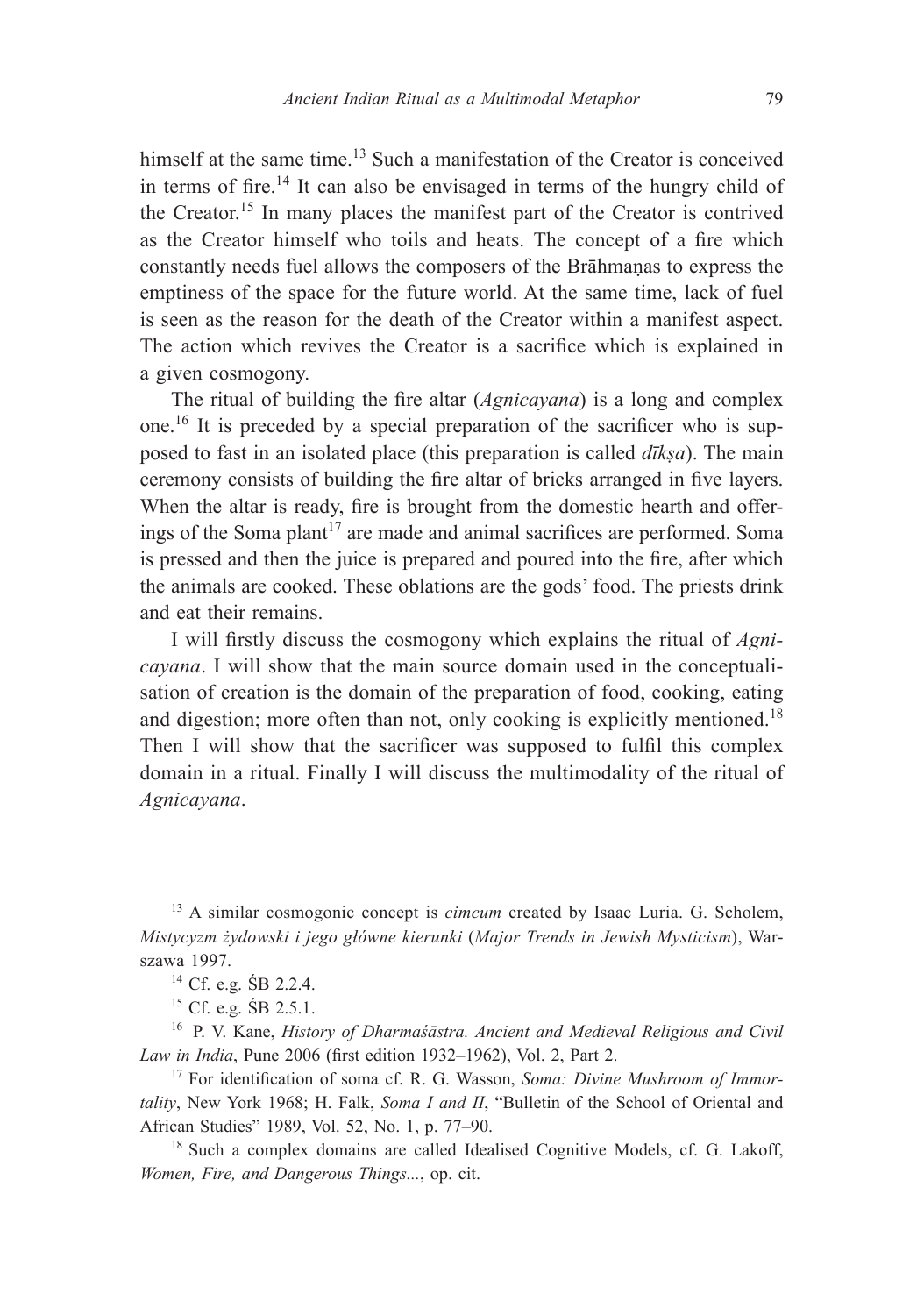# THE CREATION OF THE WORLD IS THE PREPARATION OF FOOD, ITS EATING AND DIGESTION

The first creative act of the Creator, mentioned in the Brāhmaṇas Prajāpati, is conceived in terms of toiling and heating. Most cosmogonies begin with the formulaic expression: 'He toiled, he heated himself' (*so 'śrāmyat sa tapo 'tapyata*). The Brāhmaṇas do not specify what kind of heating activity is evoked here as the source domain but in two places of the ŚB we are informed that it was quick running like in a race:

[1] Prajāpati produced creatures. Having produced creatures, and run the whole race, he became relaxed. From him, when relaxed, the vital air went out from within: then his vigour went out of him. That having gone out, he fell down. From him, thus fallen, food flowed forth: it was from that eye on which he lay that his food flowed. And, verily, there was then no firm foundation whatever here  $(SB 7.1.2.1)^{19}$ .

Prajāpati is conceived in terms of a runner who, exhausted with his quick run, falls down. If we follow the logic of the source domain, we will understand that the Creator dies, as is confirmed by the fact that the main vital air of Prajāpati goes out of him.20 But this does not mean that the Creator dies in his entirety but only in his manifest aspect. In his non-manifest aspect he is still present and omnipotent and thus he is able to create within his manifest aspect his subjective powers, the gods, who will continue the creation:

[2] The gods heated him in the fire; and when the fire rose over him thus heated, that same vital air which had gone out from within him came back to him, and they put it into him; and the vigour which had gone out of him they put into him; and the food which had flowed from him they put into him. Having made him up entire and complete, they raised him (so as to stand) upright; and inasmuch as they thus raised (ŚB 7.2.1.6) This (terrestrial) world truly is his foundation; and what fire there is in this world that is his (Prajāpati's) downward vital air. And the air is his body, and what wind there is in the air, that is that vital air of his in the body. And the sky is his head; the sun and the moon are his eyes. The eye on which he lay is the moon: whence that one is much closed up, for the food flowed there from (SB 7.2.1.7).

<sup>19</sup> All the translations of the *Śatapathabrāhmaṇa* (ŚB) are Eggeling's (*The Śatapatha-brāhmaṇa According to the Mādhyandina School*, Vol. 1–5, Delhi 1994). See also ŚB 6.1.2.12, *Taittirīya Brāhmaṇa* 2.1.2.1–2 (H. W. Bodewitz, *The Daily Evening And Morning Offering (Agnihotra)*, Leiden 1976, p. 16), *Kāṭhakasaṁhitā* 6.2 (ibidem, p. 30).

<sup>20</sup> In the *Genesis*, the God, having created the world, is tired too, but, contrary to Prajāpati, he simply takes rest.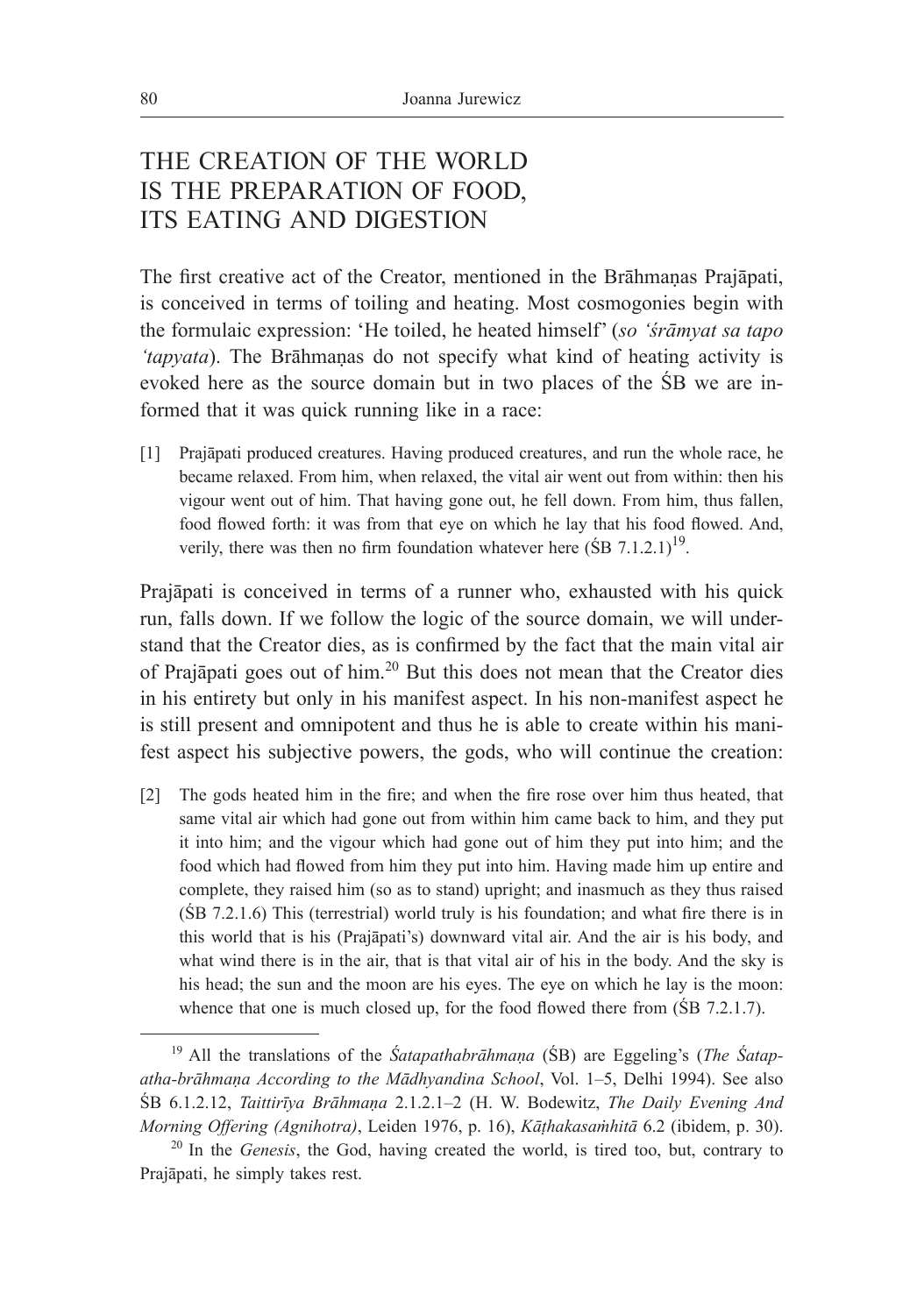The text construes the image of heating the dead body in fire. In this way the concept of cooking is evoked which transforms something inedible (like raw meat) into food under the influence of fire. However, here cooking is the source domain for other concepts. In terms of cooking, the digestion of food was conceived.<sup>21</sup> So the recipient can understand that the dead Prajāpati is fed with food by the gods, and that food, when digested, gives him his life and power back.<sup>22</sup> In the context of Indian civilisation, the image of heating the dead body also evokes the concept of cremation. It was believed (and it has been believed to this  $day^{23}$  that the dead person is revived under the influence of the cremation fire and acquires the perfect form of the ancestor. This transforming influence of fire was also illustrated in terms of cooking.<sup>24</sup>

The description is constructed in such a general way that it does not constrain us in the choice of the target domain which we are expected to evoke (this is the power of metaphors). We are rather expected to evoke all three target domains mentioned above.25 Then we will understand that the Creator is both food and the eater.<sup>26</sup> Within the frames of this conceptualisation, the Creator is cooked, and at the same time, he eats the food and digests it. The life-giving character of food allows us to understand why Prajāpati stands up, but if we evoke the concept of cremation, we will understand that Prajāpati is revived in the cosmos. And mentioned in the texts, the head of Prajāpati becomes the sky, his feet the earth, his belly – space.<sup>27</sup>

This cosmogony does not explicitly mention hunger as the reason for death, although we may presume that this concept should be evoked because it is said that the food flew away from Prajāpati too. Hunger as the reason for the death of Prajāpati is mentioned more explicitly in the following cosmogony:

[3] This Prajāpati, the year, has created all existing things, both what breathes and the breathless, both gods and men. Having created all existing things, he felt like one emptied out, and was afraid of death (ŚB 10.4.2.2).

<sup>21</sup> W. O. Kaelber, *Tapta Mārga. Ascetism and initiation in Vedic India*, Delhi 1990, p. 52–53; D. M. Knipe, *In the image of fire. The Vedic Experience of Heat*, Delhi–Varanasi– Patna 1975, p. 102ff.<br><sup>22</sup> Till today it is believed that the dead person should be fed in order to survive death

as ancestor, J. P. Parry, *Death in Banaras*, Cambridge 1994, p. 191 ff.

 $^{23}$  Ibidem.<br><sup>24</sup> And also is today, cf. ibidem, p. 211ff.

<sup>&</sup>lt;sup>25</sup> And create a conceptual blend (for conceptual blends cf. G. Fauconnier, M. Turner, *The way we think..., op. cit.).* <sup>26</sup> Which agrees with the monistic assumption.

<sup>27</sup> In the similar way in *Ṛgveda* 10.16.3 the dead person became the world.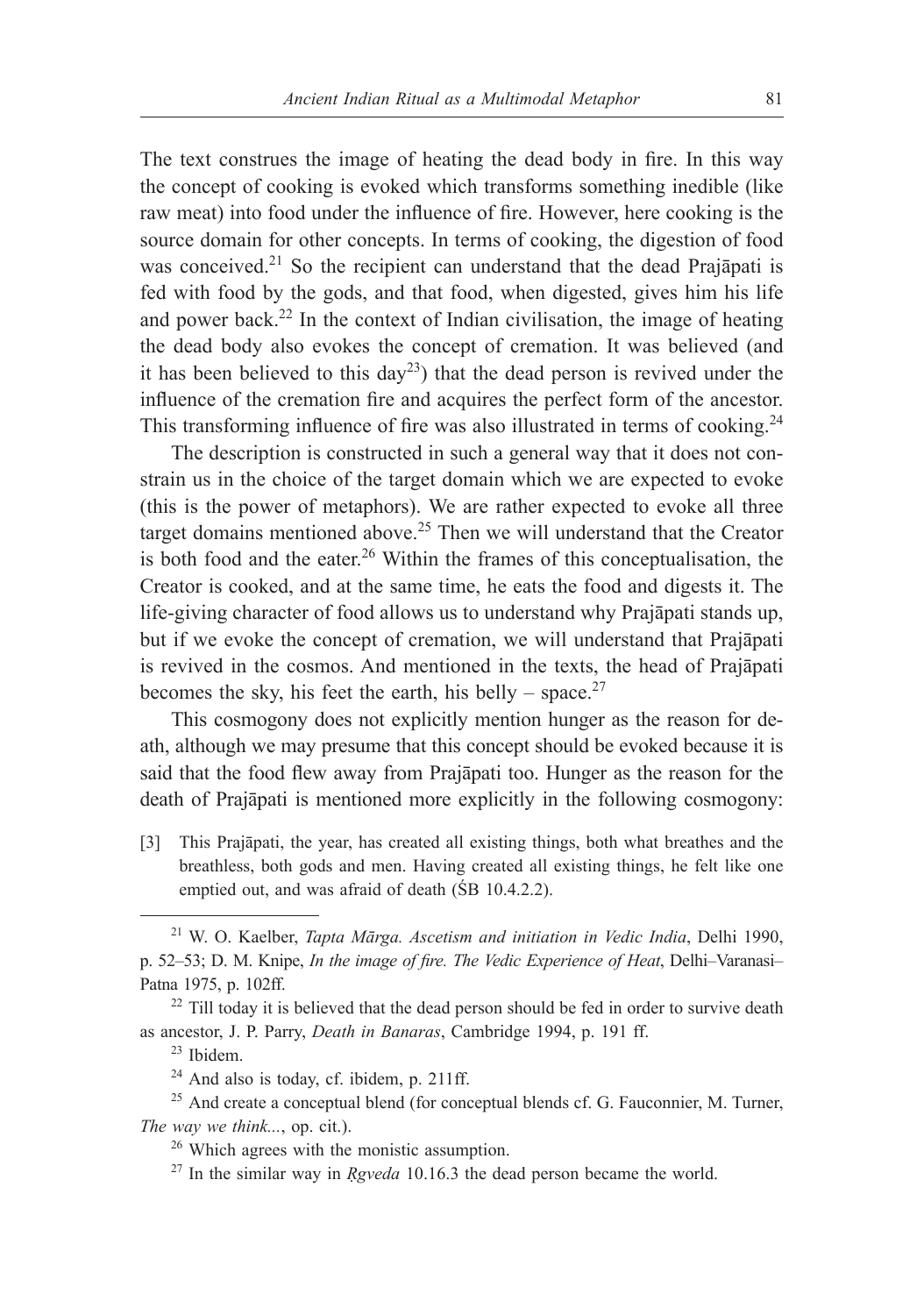He bethought himself, 'How can I get these beings back into my body? how can I put them back into my body? how can I be again the body of all these beings?'  $(SB 10.4.2.3)$ .

The first act of creation is conceived in terms of excretion. We can presume that that this excretion was preceded by heating, similarly as in the previous cosmogony (example 2) where Prajāpati is overheated and then vital air, vigour and food flow out of him. The result of this act is a feeling of emptiness which can be interpreted as hunger. So the Creator wants to put back all the creatures and to become their self or body. In the frames of the monistic vision, the food can only be constituted by what is excreted from the Creator, i.e. the creatures. When Prajāpati eats them, he will become their body in the same way as a human being becomes the body of what she has eaten.

ŚB 6.2.1 (examples 4–9, below) elaborates the scenario of the preparation of food and its consumption in order to express creation in a most detailed way. The manifest aspect of the Creator, conceived in terms of fire, wants to hide itself from Prajāpati, because it is afraid that Prajāpati will eat it.28 Hence, it assumes the form of five animals: a human being, horse, bull, ram and he-goat. But Prajāpati recognises it in these forms:

- [4] He considered, 'They are Agni<sup>29</sup>: I will fit them unto mine own self ( $\sin 6.2.1.5$ )<sup>30</sup>. Then Prajāpati begins to prepare food. He kills the animals:
- [5] Having appeased them and carried the fire round them, he led them northwards and slew them  $(SB 6.2.1.6)$ .

Then he cuts their heads off and puts them on, while the corpses he throws into water:

[6] Well then, I will only put on the heads. He cut off the heads and put them on (himself, or the altar). The remaining trunks he then let float on the water (ŚB 6.2.1.7).

It is not clear what Prajāpati is doing with the heads. The word *upa dhā-*, translated by Eggeling as 'to put on,' implies either placing something under something or in something. I would not agree with Eggeling's interpretation

<sup>28</sup> This is explicitly said in *Tāṇḍyamahābrāhmaṇa* 21.1.2, after S. Lévi, *La doctrine du sacrifice dans les Brāhm*a*ṇas*, Paris 1898, p. 25. 29 I.e. fire.

 $30$  The desire of eating is expressed in the similar way as in SB 10.4.2.3 (example 3): Prajāpati wants the creation to become himself and this process of identification with it is conceived in terms of eating.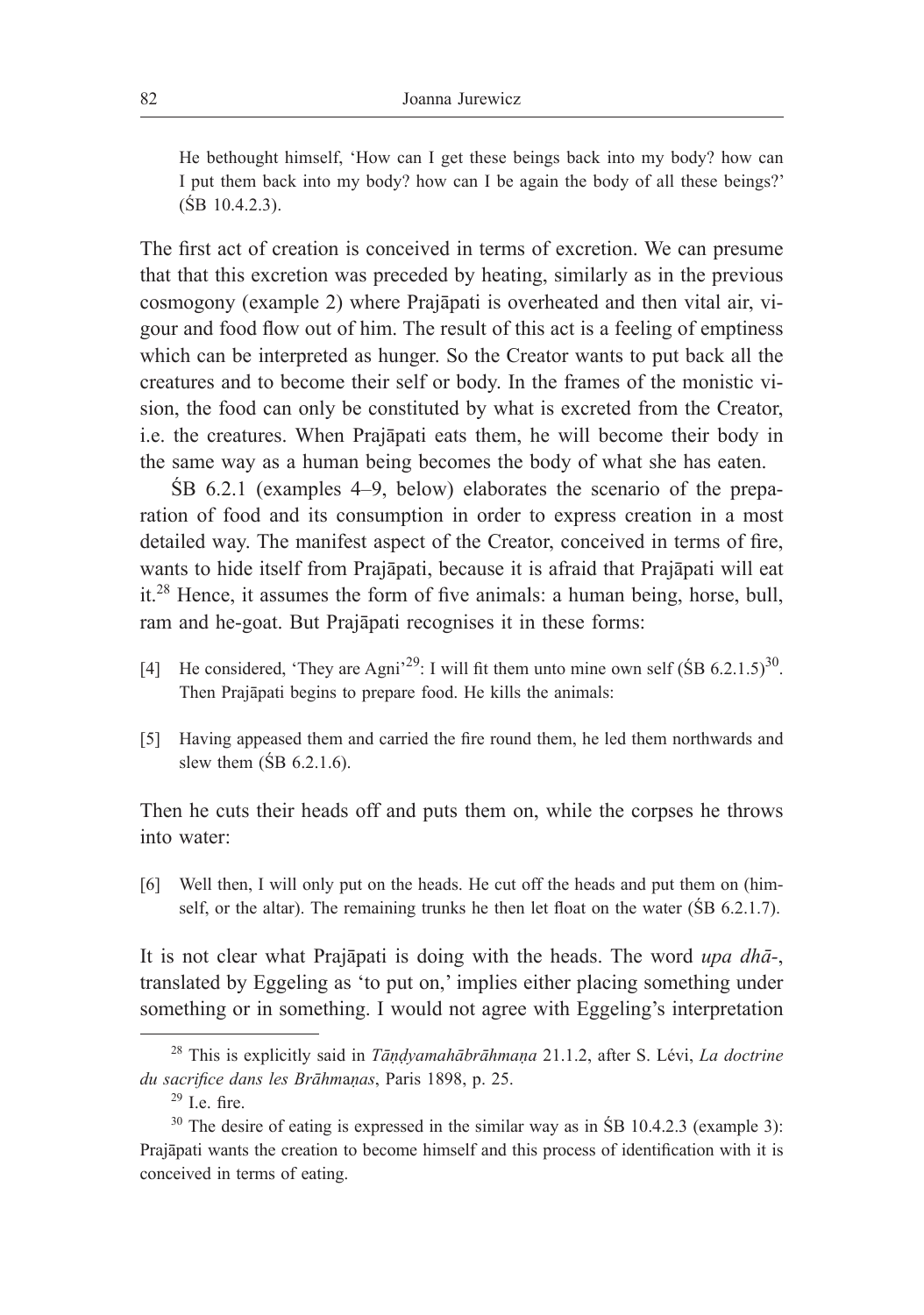that Prajāpati puts the heads on himself (because it does not make any sense), or on the altar (because the altar has not yet been built). I would rather understand in this way: either Prajāpati puts them aside in order to use them later or, more probably, he puts them into himself, i.e. he eats them. Then we are told that Prajāpati does not reach the end of fire (ŚB 6.2.1.7) which agrees with my interpretation that Prajāpati ate only the heads of the animals: the animals are fire and we can presume that Prajāpati will reach the end of fire when he eats the animals' bodies too. But he ate only the heads, so he did not internalise the whole creation but only a part of it. And he is still hungry. We may presume that he is again in danger of death or hunger because he thinks:

[7] 'Lest my sacrifice be pulled to pieces.' Sacrifice is his body, so he considers 'Lest my body be pulled into pieces.'  $(SB 6.2.1.7)^{31}$ 

If Prajāpati's body is pulled to pieces, he will die. So he considers:

[8] 'I must search for that body which I let float on the water.' He searched for it; and what (part) of those (bodies) cast into the water had settled therein, that water he gathered; and what (had settled) in this earth, that clay (he gathered). And having gathered both that clay and water, he made a brick: hence a brick consists of these two, clay and water (ŚB 6.2.1.8).

If we elaborate on the source domain of cooking, we will understand that Prajāpati prepares meat for eating; in these terms, the bricks for the altar are conceived. Then Prajāpati realises that he has to cook meat, because raw meat will cause his death again:

[9] 'Surely, if I fit this (matter) such as it is unto mine own self, I shall become a mortal carcass, not freed from evil: well then, I will bake it by means of the fire.' So saying, he baked it by means of the fire, and thereby made it immortal; for the sacrificial food which is baked by fire is indeed immortal (or, ambrosia). Hence they bake the bricks with fire: they thereby make them immortal (ŚB 6.2.1.9).

Prajāpati cooks the corpses of the animals and eats them. Digested, they become his body as the food becomes the body of the eater. In this way, the animals become immortal because they constitute the body of the God whose immortality in the manifest aspect is achieved through his constant

<sup>&</sup>lt;sup>31</sup> Eggeling omits in his translation the passage which identified sacrifice with the body of Prajāpati. The Sanskrit word *ātman* used here means not only body but everything which is inside it, the mental and physical self, the being of a person.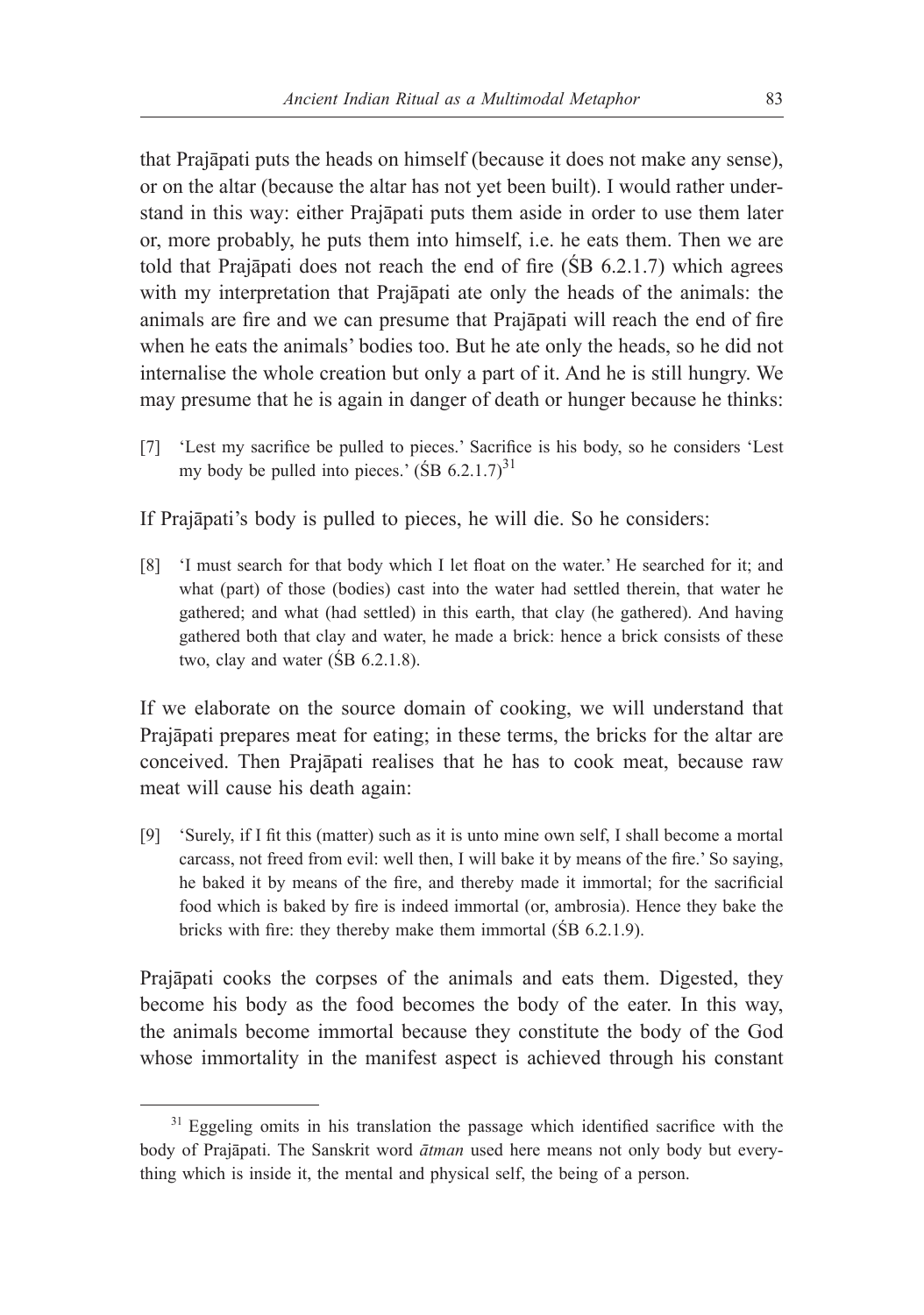dying and resurrection. The target domain evoked by this description is the preparation of the bricks of the altar (according to the ritual prescriptions, bricks should be fired).

It is worth noting that, contrary to the target domain, the source domain is not expressed here explicitly. The concept of cooking and eating are evoked indirectly, *via* the concept of the identification of Prajāpati (the eater) with the animals (the food). But its scenario orders the sequence of the stages of Prajāpati's activity. They are the same as the stages of cooking: Prajāpati toils and heats himself, creates beings from himself, becomes hungry and is either afraid of death or dies. Then he prepares the food: he kills the creation, which he then cooks, eats and digests.<sup>32</sup>

In terms of this source domain, a very abstract philosophical concept is expressed. In order to create the world, the Creator creates a place within himself for the future world and then manifests himself within it as the dynamic cosmos. The change is as purposeful as the cooking is intentional.

The cosmogonies of the *Agnicayana* imply that *in illo tempore* there was no division between the ritual and the cosmos, similarly as there was no division between the word and its designate.33 And this is why the creation of the cosmos is the creation of the altar: because these are one activity. The altar built by Prajāpati represents his manifestation in the temporal and spatial cosmos:

[10] And that Prajāpati who became relaxed is the year; and those five bodily parts of his which became relaxed are the seasons; for there are five seasons, and five are those layers: when he builds up the five layers, he thereby builds him up with the seasons (ŚB 6.1.2.18).

And the Fire that is laid down on the built (altar), that is yonder Sun; that same Agni is indeed (raised) on the altar, and that just because Agni had restored him (Prajāpati) (ŚB 6.1.2.20).

We can conclude then that the creation of the world is conceived in terms of the preparation of food and its cooking. At the same time, we have seen that cooking is the source domain for partial concepts of this domain, such as hunger and digestion which allows the composer of the ŚB to create a coherent image of the Creator whose creative activity is conceived in terms of cooking.

 $32$  It is worth adding that hunger is conceived in terms of fire (BU 1.2.1), so the creation of fire can already be understood as conveying the meaning of hunger.

<sup>33</sup> Ch. Malamoud, *Cooking the World. Ritual and Thought in Ancient India*, Delhi 1996 (translation of *Cuire le Monde. Rite et Pensée dans l'Inde ancienne*).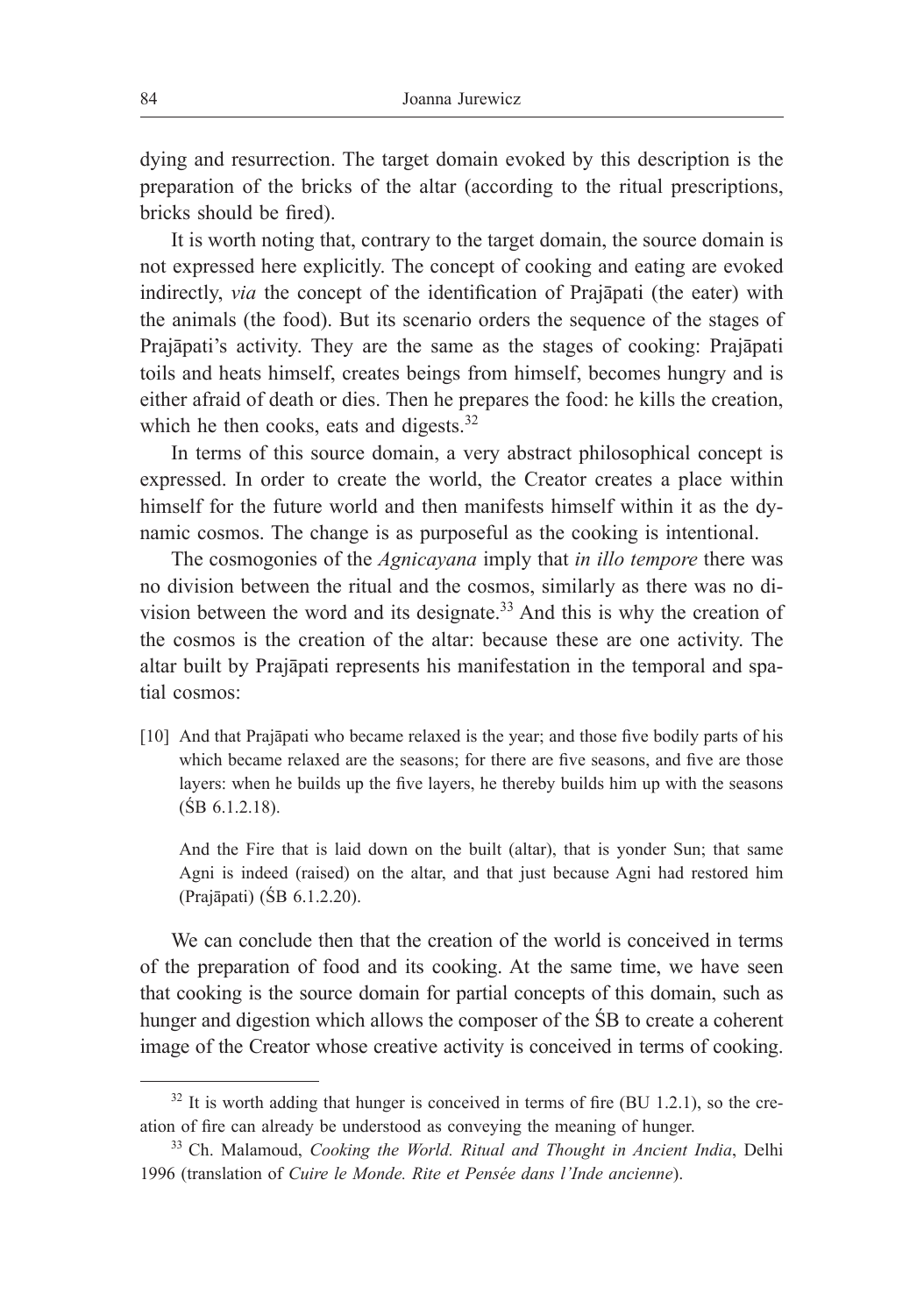The last target domain of the cooking-metaphor is the temporal existence of the manifest aspect of the Creator. Let us consider the following description:

[11] That one (the sun) bakes everything here, by means of the days and nights, the half- -moons, the months, the seasons, and the year (SB 10.4.2.19).

The subject of the description is the sun, whose the movement is the visible sign of the temporal character of the creation. While it moves, it ripens plants so they become edible. At the same time, the movement of the sun ages living beings and this is the reason for their death. Both these processes are conceived in terms of cooking. $34$  The instruments of the activity of the sun thus conceived are time divisions that can be understood as the fuel.<sup>35</sup> Cooking seems to be a suitable source domain for conceptualisation of maturing and ageing because it takes time to cook meat properly for it to be appetising, similarly as it takes time to become matured and old. The coherence of this conceptualisation is strengthened by that in the ŚB the existence of the world was seen as a constant repetition of the creative act.

# RITUAL ACTIVITY IS THE PREPARATION OF FOOD, ITS EATING AND DIGESTION

The cooking-metaphor, as long as it is expressed by the texts is a monomodal one: it is expressed *via* one verbal mode. But, as I have already mentioned, the cosmogonies of the Brāhmaṇas were designed to explain ritual. Rather than merely theoretical treatises, first and foremost they were practical manuals.

During the ritual, the sacrificer was supposed to repeat the creative activity of Prajāpati. The altar built in Agnicayana was measured according to the size of the sacrificer which implied their identity:

[12] 'Let it (the altar) measure a fathom across on the west side,' they say: that, namely, is the size of a man, and it (the altar) should be of (the) man's size (ŚB 1.2.5.14).

We can understand that during the ritual the sacrificer built his own sacrificial body similarly to Prajāpati during the creation.<sup>36</sup>

<sup>&</sup>lt;sup>34</sup> This way of thinking about the action of time in terms of cooking is continued in later thought, e.g. *Mahābhārata* 12.217.39, 220.84, 231.25, 309.90.

<sup>35</sup> In the same way the time divisions are conceived in the *Ṛgveda* 10.90.6.

<sup>36</sup> B. K. Smith, *Reflections on Resemblance, Ritual and Religion*, New York 1989, p. 82ff.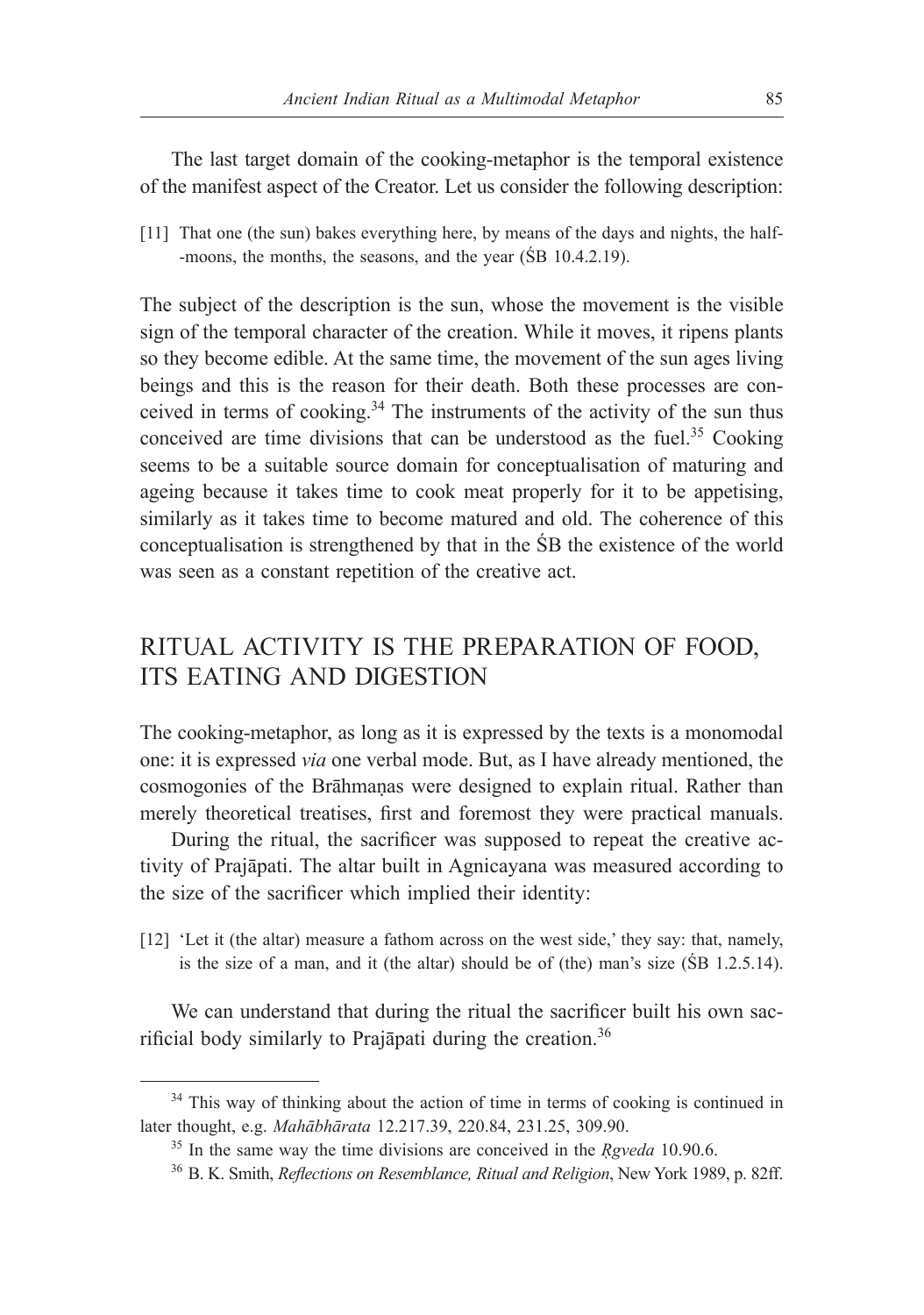The general scenario of the *Agnicayana* ritual also agrees with the general scenario of the creation conceived in terms of preparing and cooking food, as has been reconstructed above. The sacrificer had to fast before the ritual.<sup>37</sup> We can understand that, while fasting, the sacrificer repeated on a small scale the act of Prajāpati's withdrawal in order to make space for the future world. At the same time his condition was explained in terms of cooking. Not only was his hunger revealed in terms of fire which transformed him into someone ritually pure, but the sacrificer was illustrated in terms of an embryo maturing in the womb and, as mentioned earlier, the maturing influence of time was also appropriated in terms of fire, i.e. cooking. The external sign of this internal cooking was expressed by the fact that the sacrificer was supposed to carry for the whole year a vessel with fire.<sup>38</sup>

Before the sacrificer begins construction of the altar he should take it within himself:

[13] Being about to build Agni (the fire-altar), he takes him up into his own self; for from out of his own self he causes him to be born, and wherefrom one is born, suchlike he becomes. Now were he to build up Agni without taking him up into his own self, he would beget man from man, mortal from mortal, one not freed from sin from one not freed from sin; but when he builds up Agni after taking him up into his own self, he causes Agni to be born from Agni, the immortal from the immortal, the sinless from the sinless  $(SB 7.4.1.1)$ .

This act is interpreted as a mental creation of the ideal altar which will be built during the ritual.<sup>39</sup> I would argue that in this way the sacrificer repeats the creative desire of Prajāpati who wants to take back the creatures into himself.

Then the sacrificer kills five animals and prepares the bricks out of water and clay in fire. The heads were placed beneath the altar, the bricks, identified with corpses, above them, in the five layers.

When Prajāpati builds the fire altar during the creation, he builds for himself the cosmic body which enables him to manifest as dying and living. The aim of the ritual activity of the sacrificer is the same: he needs to build a body for himself for a sacrificial journey to the sun which could not be made in his human body. When the altar is built, he lights a fire on it, pre-

<sup>37</sup> W. O. Kaelber, op. cit., p. 38–39.

<sup>38</sup> Ibidem, p. 34; N. Drury, *The Sacrificial Ritual in the Śatapatha Brāhmaṇa*, Delhi– Varanasi–Patna 1981, p. 80.

<sup>39</sup> H. W. Tull, *The Vedic Origins of Karma. Cosmos as Man in Ancient Indian Myth and Ritual*, New York 1989, p. 91.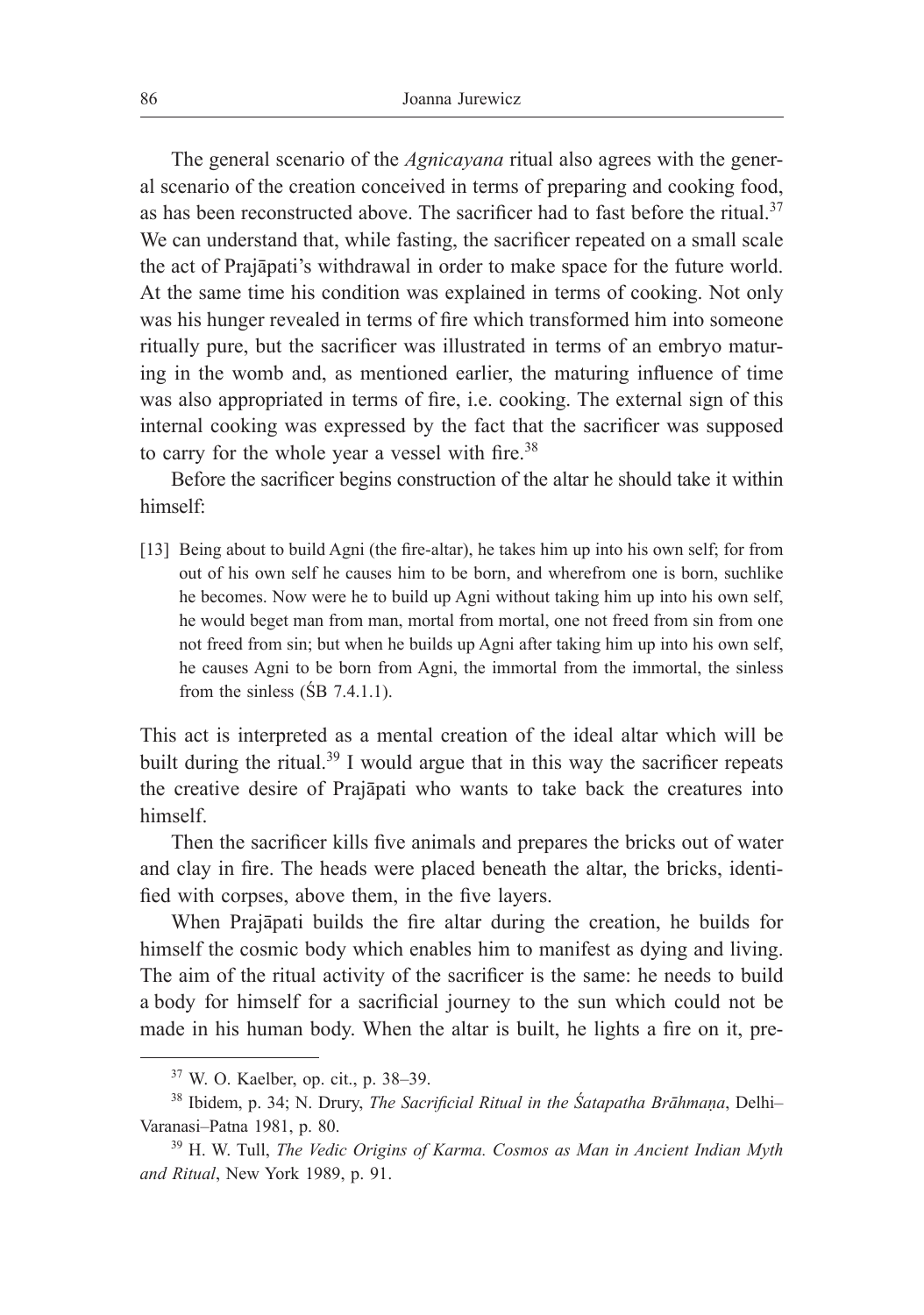pares Soma, performs animal sacrifice, eats and drinks the oblations thanks to which he has become immortal like a god. The altar is the external, immortal form of the body of the sacrificer.

### RITUAL AS A MULTIMODAL METAPHOR

Thus the human being, performing the ritual of the Agnicayana, reenacted the creative process of the manifestation of Prajāpati in the world, conceived in terms of hunger, the preparation of food and eating. Realised during ritual, the cooking-metaphor becomes a multimodal metaphor.

Its source domain manifests itself in three modes. The first mode is the physiological processes which occur in the human body: hunger, eating and digestion. This is the most intimate mode, universal to all human beings. The second mode is the ritualised preparation of food (making fire and cooking). The third mode is the verbal one that is expressed in the cosmogony discussed above, and which makes ritual activity meaningful. These two modes are restricted to the Brahmins and their sacrificers.

This three-modal source domain gives access to the first target domain which is the temporal functioning of the cosmos conceived in the same terms of cooking. This target domain gives access to the second target domain which is the manifestation of the Creator in the creation, possible to be experienced only indirectly, through his manifested forms.

If we take into account the nature of metaphors discussed at the beginning of my paper we will understand the power of the ritual. Metaphors operate effortlessly, automatically and unconsciously. This does not mean that the Brahmins did not know what they were doing but that connections between the modes of the source domain and between the source and the target domains operated in such a way that they could be immediately integrated in one coherent experience both bodily and mentally. When the sacrificer felt hunger during his preliminary fast, he not only knew he was a God who had made space for the future world and that this future world was fire, but also felt it physically as well. Then he looked for food, prepared, cooked and finally ate it and became full. Thus he knew and felt that he was a God who had constructed for himself an immortal body within his manifest part and that the only possible immortality here is to die and be resurrected again and again.

The power of the ritual is even more strengthened by the fact that one of its source domains, i.e. hunger, is one of the strongest human motivations,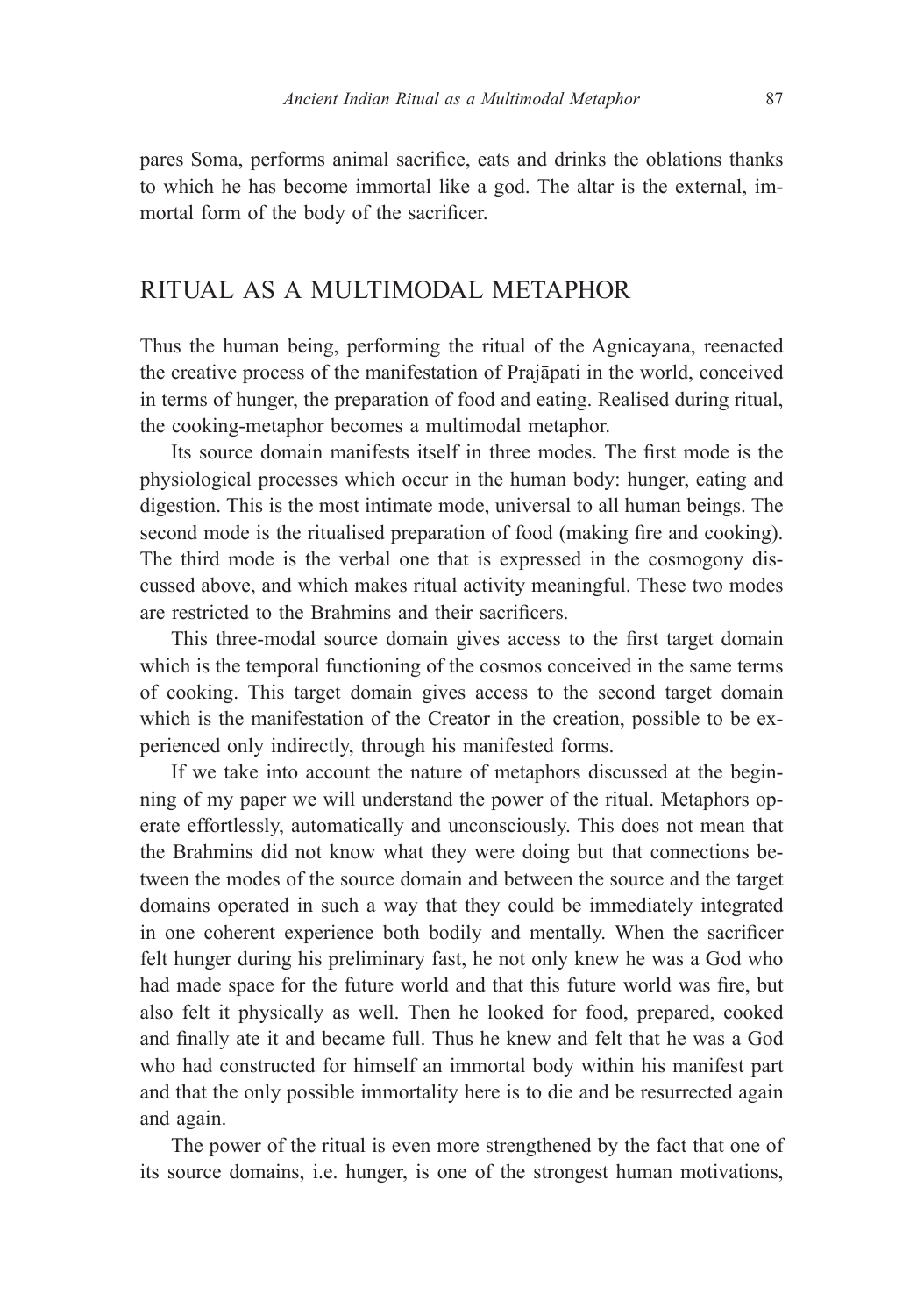controlled both physiologically and psychologically.40 It is hunger which motivates living beings to act. If the sacrificer was really hungry during his preliminary fast he must have had the strong urge to perform the ritual which was the only socially accepted way of appeasing his hunger in this situation.

The ritual of the Brāhmaṇas viewed as a multimodal metaphor is not an empty mechanic manipulation of objects but an experience which integrated both mind and body and made the world and the life of a particular human being meaningful.

### **REFERENCES**

- 1. Bodewitz H. W., *The Daily Evening And Morning Offering (Agnihotra)*, Leiden 1976.
- 2. Cienki A., Müller C., *Metaphor, gesture, and thought*, [in:] *The Cambridge Handbook of Metaphor and Thought*, ed. R. W. Gibbs, Jr., Cambridge 2008.
- 3. Drury N., *The Sacrificial Ritual in the Śatapatha Brāhmaṇa*, Delhi–Varanasi–Patna 1981.
- 4. Eggeling J., *The Śatapatha-brāhmaṇa According to the Mādhyandina School*, Vol. 1–5, Delhi 1994.
- 5. Falk H., *Soma I and II*, "Bulletin of the School of Oriental and African Studies" 1989, Vol. 52, No. 1.
- 6. Fauconnier G., Turner M., *The way we think. Conceptual blending and the mind's hidden complexities*, New York 2003.
- 7. Forceville Ch., *Multimodal Metaphor in Ten Dutch TV Commercials*, "The Public Journal of Semiotics" 2007, Vol. 1 (1).
- 8. Forceville Ch., *Non-verbal and multimodal metaphor in a cognitivist framework*, [in:] *Cognitive Linguistics: Current Applications and Future Perspectives*, eds. G. Kristiansen, M. Achard, R. Dirven, F. Ruiz de Mendoza Ibañez, Berlin–New York 2006.
- 9. Johnson M., *The Body in the Mind*. *The Bodily Basis of Meaning, Imagination, and Reason*, Chicago and London 1992.
- 10. Kaelber W. O., *Tapta Mārga. Ascetism and initiation in Vedic India*, Delhi 1990.
- 11. Kane P. V., *History of Dharmaśāstra. Ancient and Medieval Religious and Civil Law in India*, Pune 2006 (first edition 1932–1962), Vol. 2, Part 2.
- 12. Knipe D. M., *In the image of fire. The Vedic Experience of Heat*, Delhi–Varanasi– Patna 1975.
- 13. Lakoff G., Johnson M., *Metaphors we live by*, Chicago 1980.
- 14. Lakoff G., Turner M., *More Than Cool Reason. A Field Guide To Poetic Metaphor*, Chicago 1989.
- 15. Lakoff G., *Women, Fire, and Dangerous Things. What Categories Reveal about the Mind*, Chicago and London 1987.
- 16. Lévi S., *La doctrine du sacrifice dans les Brāhmaṇas*, Paris 1898.

<sup>&</sup>lt;sup>40</sup> The second such strong motivator is sex and its concept is also used as the source domain in the Brāhmaṇic cosmogonies.